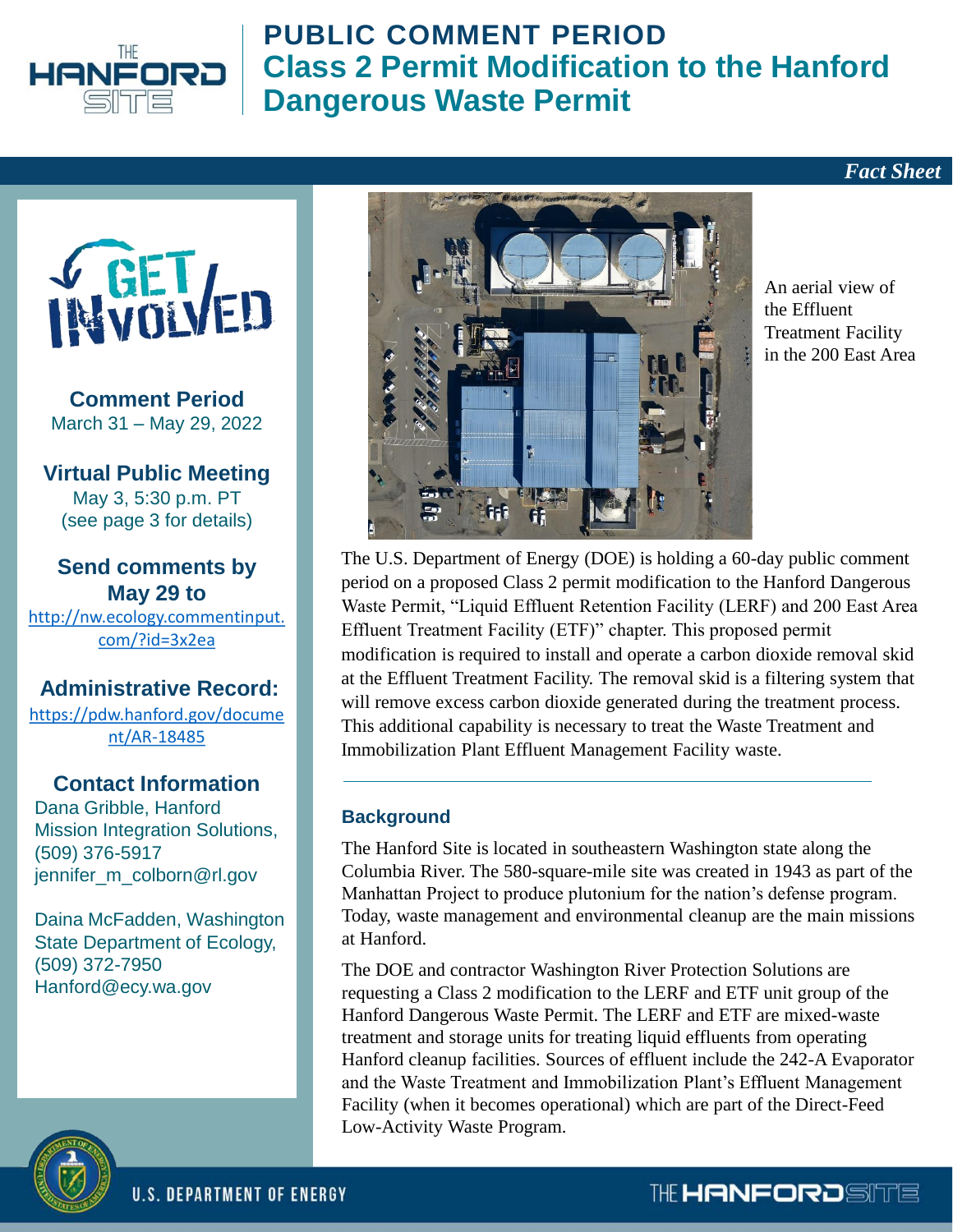

#### **Overview**

The Hanford Dangerous Waste Permit establishes requirements to ensure that waste management activities protect human health and the environment. DOE is proposing a Class 2 permit modification pursuant to [WAC 173-303-830](https://apps.leg.wa.gov/Wac/default.aspx?cite=173-303-830), which requires a 60-day comment period, a public meeting, a newspaper notice, and a mailing list notice. This fact sheet is the mailing notice.

#### **Summary of Changes**

If approved, the modification would allow DOE to install and operate additional carbon dioxide removal capability at the Effluent Treatment Facility.

#### **Permit Chapters Affected by this Modification**

- Addendum B, "Waste Analysis Plan"
- Addendum C, "Process Information"
- Addendum I, "Inspection Requirements"





The Liquid Effluent Retention Facility and Effluent Treatment Facility are monitored closely by the operations staff in the control room



Outside the **Effluent** Treatment **Facility** 



THE HANFORDSITE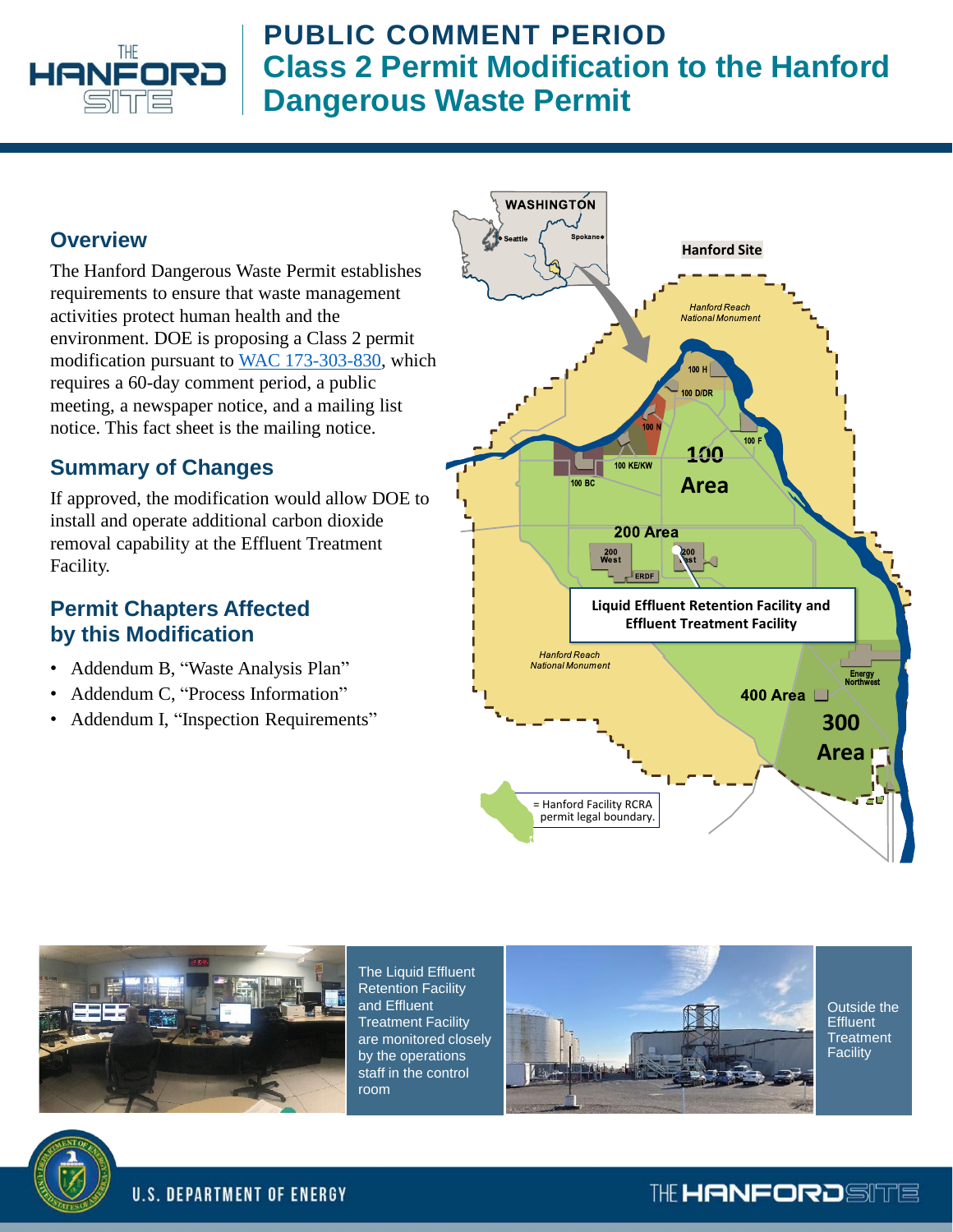

## **Public Involvement**

**A 60-day public comment period will begin March 31 through May 29, 2022.** A virtual public meeting will be held May 3, 2021, at 5:30 p.m. PT, and will include a presentation introducing the LERF and ETF modification for the installation and operation of a carbon dioxide removal skid. During the virtual meeting, you can view the presentation, hear the speakers and ask your questions. To participate via Microsoft Teams, please follow the instructions below:

**Join on your computer or Teams mobile app**  [Click here to join the meeting](https://gcc02.safelinks.protection.outlook.com/ap/t-59584e83/?url=https%3A%2F%2Fteams.microsoft.com%2Fl%2Fmeetup-join%2F19%253ameeting_OTE0MzVhNWEtYjJkMS00NWQzLWJjMmQtZjNhNjZmYTMxM2I1%2540thread.v2%2F0%3Fcontext%3D%257b%2522Tid%2522%253a%252261e35c42-ffa0-4f89-bb15-2b8c13320625%2522%252c%2522Oid%2522%253a%25226f25036e-a1d9-4f04-91b5-7ff5d0ef865c%2522%257d&data=04%7C01%7Cjennifer_m_colborn%40rl.gov%7C816f46016e4e444655ce08da014695fd%7C61e35c42ffa04f89bb152b8c13320625%7C0%7C0%7C637823699910534242%7CUnknown%7CTWFpbGZsb3d8eyJWIjoiMC4wLjAwMDAiLCJQIjoiV2luMzIiLCJBTiI6Ik1haWwiLCJXVCI6Mn0%3D%7C3000&sdata=KkhPjg3jsMHUPh%2FoaYqC1tIUjQZ3iRaYwHBFQURgORg%3D&reserved=0) <https://bit.ly/35Kxdvb>

**Join with a video conferencing device** [197920091@teams.bjn.vc](mailto:197920091@teams.bjn.vc) Video Conference ID: 111 329 341 1

**Or call in (audio only)** [\(509\) 931-1284](tel:+15099311284,,536266435# ) United States [\(833\) 633-0875](tel:8336330875,,536266435# ) United States (Toll-free) Phone Conference ID: 881 182 033#

All comments must be submitted by May 29, 2022, in writing, by mail or electronically (preferred) to:

Washington State Department of Ecology 3100 Port of Benton Boulevard Richland, WA 99354 <http://nw.ecology.commentinput.com/?id=3x2ea> (preferred)

At the conclusion of the public comment period, the Washington State Department of Ecology will address public comments and issue a final permit.

Copies of the proposed plan and supporting documentation will be available online during the public comment period in the Administrative Record at [https://pdw.hanford.gov/document/AR-18485.](https://pdw.hanford.gov/document/AR-18485) Hanford Public Information Repository locations are listed at <https://go.usa.gov/xVDTS>.

The permittee's compliance history during the life of the permit being modified is available from the Washington State Department of Ecology contact person.

*Please contact Dana Gribble, at [dana\\_c\\_gribble@rl.gov](mailto:dana_c_gribble@rl.gov) or (509) 376-5917, at least 10 working days prior to the event to request disability accommodation. DOE makes every effort to honor disability accommodation requests.* 



Dana Gribble, Hanford Mission Integration Solutions P.O. Box 450, H6-60 Richland, WA 99352

Daina McFadden, Washington State Department of Ecology 3100 Port of Benton Boulevard Richland, WA 99354

**U.S. DEPARTMENT OF ENERGY**